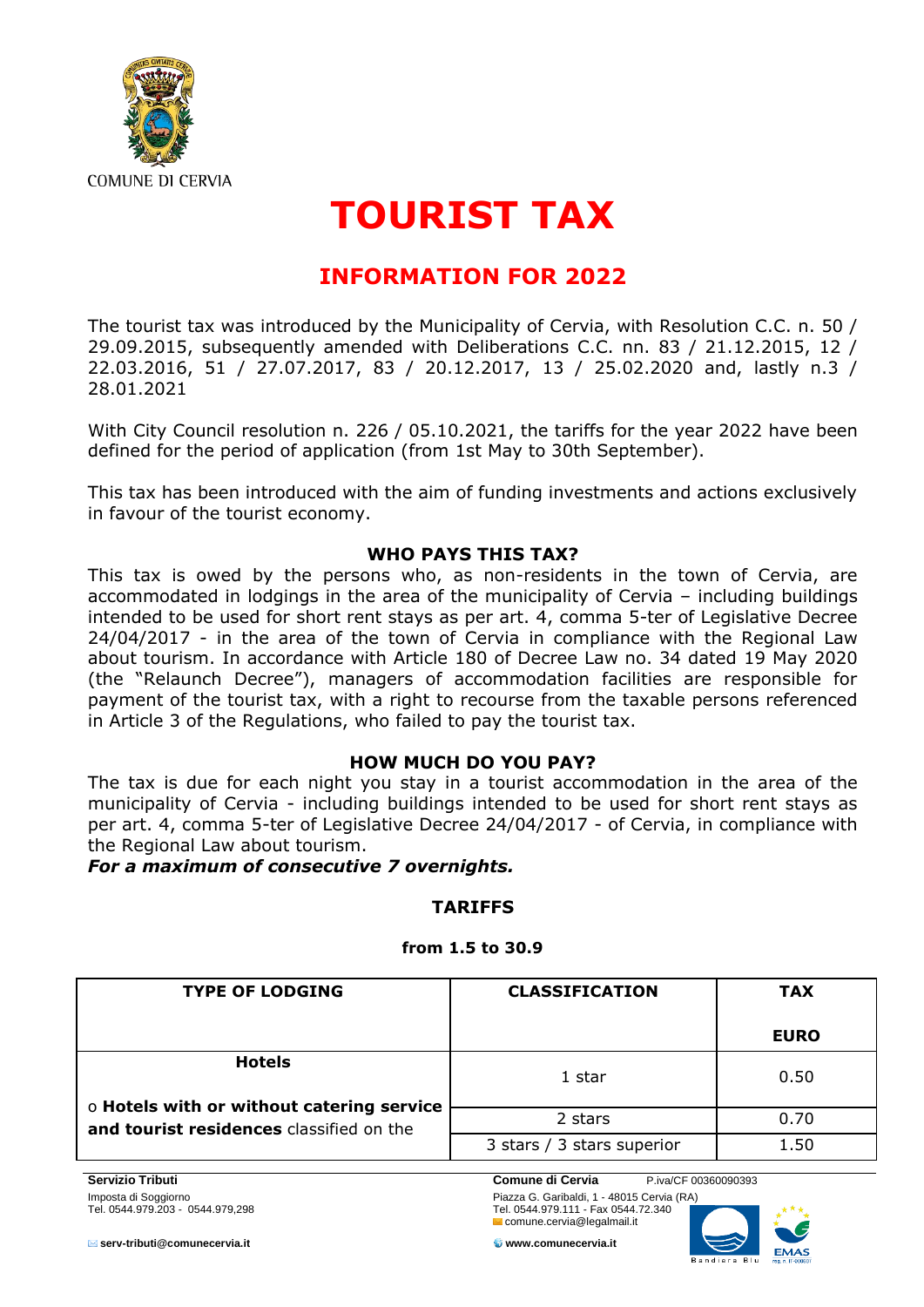

| base of parameters established by<br>deliberation G.R. n. 916/2007, modified                                                                                                                              | 4 stars / 4 stars superior | 2.50 |
|-----------------------------------------------------------------------------------------------------------------------------------------------------------------------------------------------------------|----------------------------|------|
| through deliberations 1017/09 e n. 1301/09.                                                                                                                                                               | 5 stars / 5 stars luxury   | 3.00 |
| <b>Outdoor facilities</b><br>o <b>Camping sites</b> classified on the base of the<br>parameters established by Deliberation G.R.<br>2150/2004 modified through Deliberation n.<br>803/2007.               | Only one category          | 0.50 |
| <b>Tourist accommodations other than</b><br>hotels                                                                                                                                                        |                            |      |
| o Holiday houses and apartments managed<br>in form of businesses, classified on the base<br>of the parameters established by Deliberation<br>G.R. 2186/2005 modified through<br>Deliberation n. 803/2007. | All the categories         | 0.50 |
| <b>Tourist accommodations other than</b><br>hotels                                                                                                                                                        |                            |      |
| o Holiday houses, hostels, guesthouses<br>(room and breakfasts, lodging houses) on the<br>base of Deliberation G.R. 2186/2005 modified<br>through Deliberation n. 803/2007.                               | Only one category          | 0.50 |
| Other accommodation facilities with no<br>classification                                                                                                                                                  |                            |      |
| <b>breakfasts</b> on the<br>&<br>base<br><b>Bed</b><br>ofl<br>$\Omega$<br>deliberation G.R. n. 2149/2004                                                                                                  |                            |      |
| o Furnished apartments for tourists on the<br>base of G.R. n. 2186/2005 modified through<br>deliberation n. 803/2007                                                                                      |                            | 0.50 |
| o Farmhouses on the base of the Regional<br>Law n. 4/2009 and of the G.R. 987/2011                                                                                                                        |                            |      |
| o Property subject to short leases as per<br>Decree Law no. 50/2017 converted with<br>amendments into Law no. 96/2017                                                                                     |                            |      |

**serv-tributi@comunecervia.it www.comunecervia.it**

**Servizio Tributi Comune di Cervia** P.iva/CF 00360090393<br>
Imposta di Soggiorno Piazza G. Garibaldi, 1 - 48015 Cervia (RA)<br>
Tel. 0544.979.203 - 0544.979,298 Tel. 0544.979.111 - Fax 0544.72.340 Imposta di Soggiorno Piazza G. Garibaldi, 1 - 48015 Cervia (RA) Tel. 0544.979.203 - 0544.979,298 Tel. 0544.979.111 - Fax 0544.72.340 comune.cervia@legalmail.it